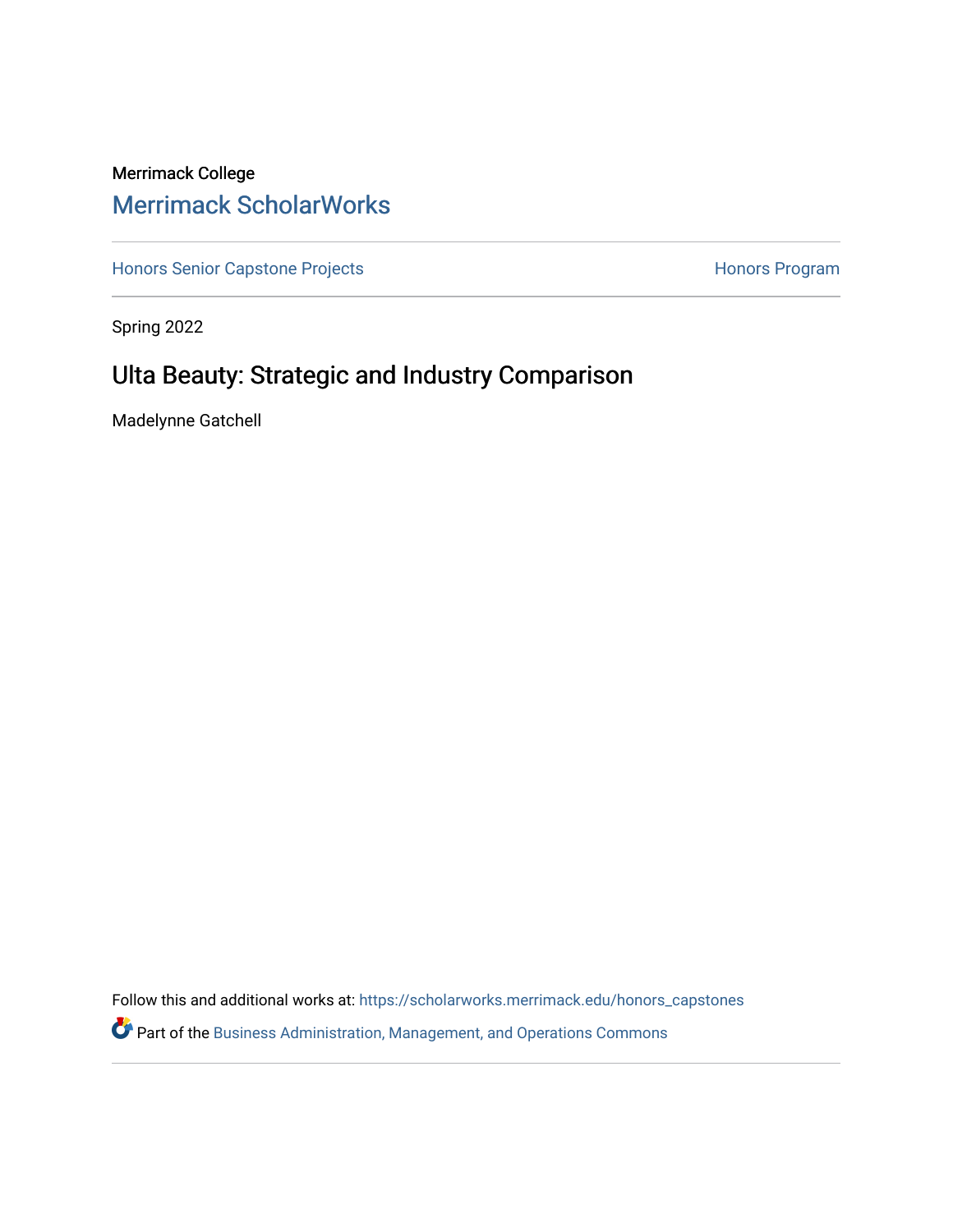## Overview/History/Major Recent News

Ulta is the largest beauty retailer in the United States. They carry a variety of products regarding cosmetics, fragrances, skin care products, hair care products, and salon services. Ulta has 1,296 stores across the United States and each store is around 10,000 square feet with 950 square feet reserved for salon space. Majority of Ultas are in shopping centers and are close by to other stores. The typical customer is women between the ages 16 and 25. Around 57% of their shoppers are considered "beauty enthusiasts". To serve these types of customers, they offer 25,000 products from over 600 established or emerging beauty brands. Many consumers have switched back to shopping in stores now that COVID has been on the decline, but around 20% remain shopping online.

Ulta was founded in 1990 by Richard George and Terry Hanson. George left his job as the President of Osco Drug in 1989 to create a business plan for what would be known as Ulta3. Their goal was to become a retailer that would offer beauty products at different price levels. They had other Osco executives join their business indenture and together raised \$11.5 million venture capital. When Ulta3 launched, they had five stores in the suburbs of Chicago. By 1999, Ulta3 was renamed to Ulta, and Hanson was replaced as CEO. In 2007, Ulta became a publicly traded company on the NASDAQ. In 2008, Ulta opened their second distribution center in Arizona. Ulta is currently headquartered in Bolingbrook, IL and have 37,000 employees across the United States to work in their 1,296 stores. In the last few years, Ulta has prided itself in being a diverse workplace that allows people to be comfortable working there. In both 2019 and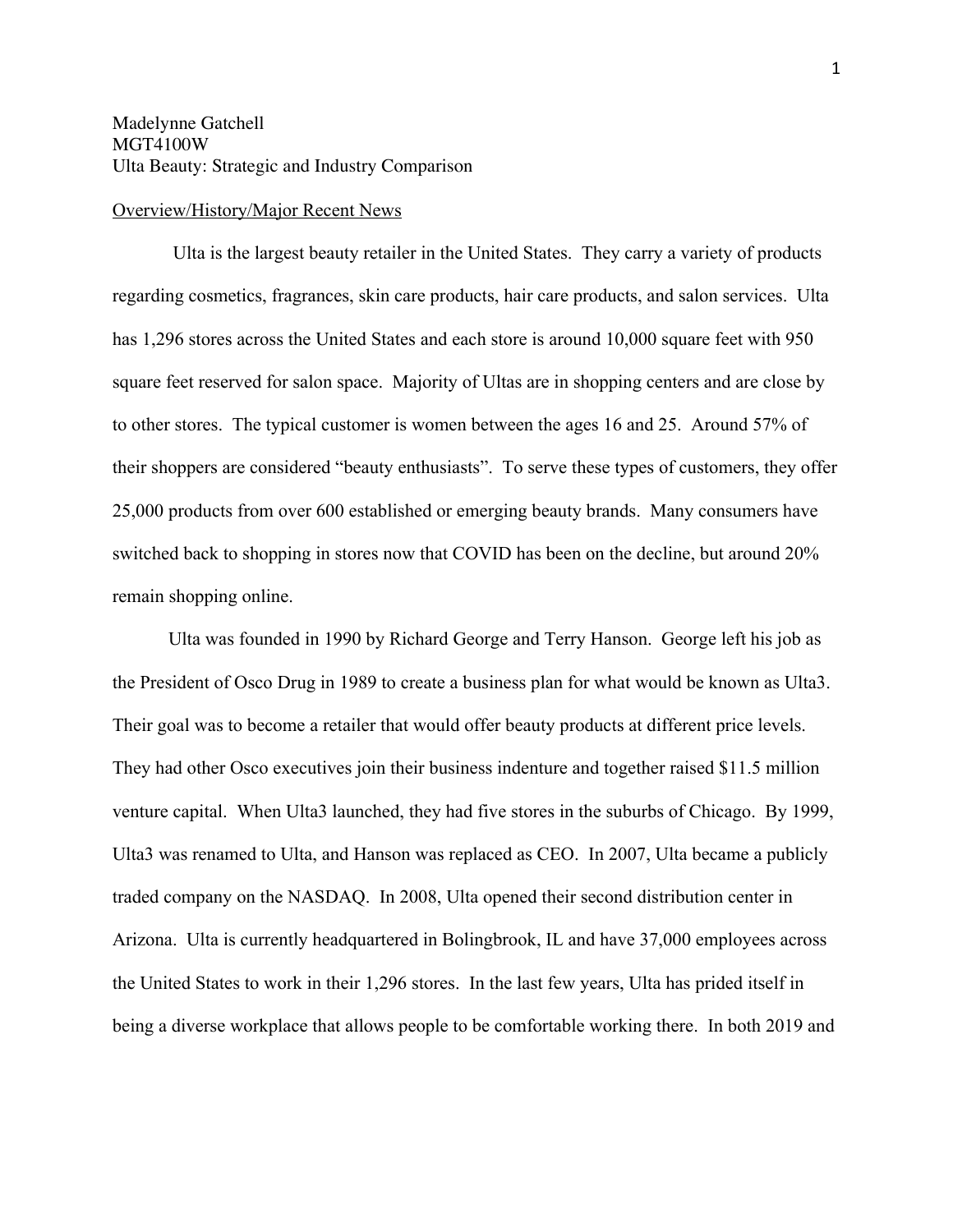2020, Forbes awarded Ulta with being the best employers for diversity and the best employers for women.

In recent news, Ulta has partnered up with Target. In the past year, Ulta and Target have been working together to have Ulta launched in more that 100 Target stores. They will also have an online presence on the Target website and offer more than 50 specialty brands. This partnership will work in both retailers favor because Ulta has become an industry leader in beauty and Target has a broad loyal customer base. This will provide Ulta with a new consumer base that it might not have reached otherwise.

Ulta struggled at the beginning of COVID. They had to close their stores due to government mandates stating they were a non-essential retailer. Ulta did struggle during quarantine because many women were not concerned with buying the makeup they normally would. While operating online only, the sales exceeded their expectations, but did not recover enough to full offset the impact of closing the stores. Once it was safe to reopen, they begun to offer curbside pickup as an option for consumers. Ulta had to take measures to reinforce their financial position and preserving their cash by suspending new hires, deferring merit pay increases for all corporate, store, and salon employees, reducing marketing expenses, and reducing the expansion plan from 40 stores to now 30.

## History of Growth

Founded in 1990, Ulta Beauty grew to its current state by organic growth and acquiring other businesses. Ulta decided to invest in the tech field. They invested in Iterate and Spruce. Iterate is a digital workflow partner, while Spruce is an online booking tool. Ulta also acquired two tech startup companies. The two startup companies include QM Scientific and GlamSt. The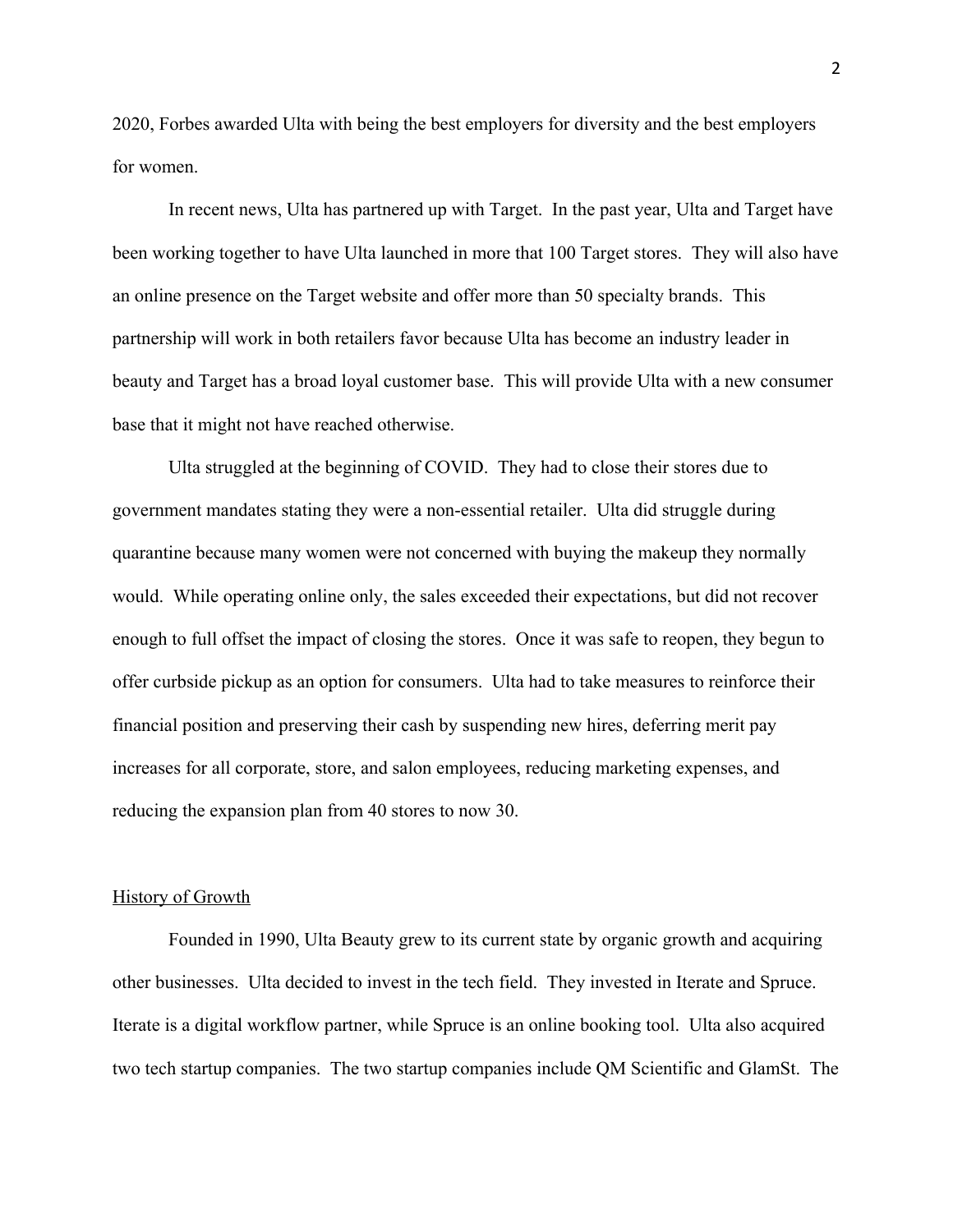startups work in the artificial intelligence and augmented reality fields. QM Scientific learns consumers shopping habits and uses their preferences to create an individualized shopping experience to increase sales. GlamSt is an augmented reality beauty tech company that creates customized products for retailers and brands. Ulta decided to choose these fields because they believe it will help their personalization in products and shopping experience.

Ulta's strategic competitor CVS and industry competitor Amazon have also expanded in size by using investments and acquisitions over the years. CVS has acquired eight businesses throughout their history so far. Their most known acquisition is Revco, which remains as the largest acquisition in U.S. history for the retail pharmacy industry. CVS acquired more than 2,500 stores from Revco. Throughout Amazon's history, Amazon has acquired twelve businesses. Unlike Ulta and CVS who only acquired businesses in certain industries, Amazon acquired companies in a variety of industries. Their most recent acquisition includes MGM, which is a movie studio. This gives Amazon new hit movies and TV shows. Some other acquisitions include Zoox Inc, Ring, PillPack, Whole Foods Market, Kiva Systems Inc, and a few others. Since Amazon has a broader consumer base, they must be involved in a variety of different businesses and products.

## Comparative Analysis

CVS focuses on healthcare and allows customers the ability to shop for groceries, beauty products, office supplies, and over the counter medications, while also providing them with their prescriptions or flu shots. CVS is a strategic competitor of Ulta because they provide customers with the same low-cost brands that Ulta does. CVS offer the consumer easy access because they offer a variety of different products and services in the store. While Ulta gives the consumer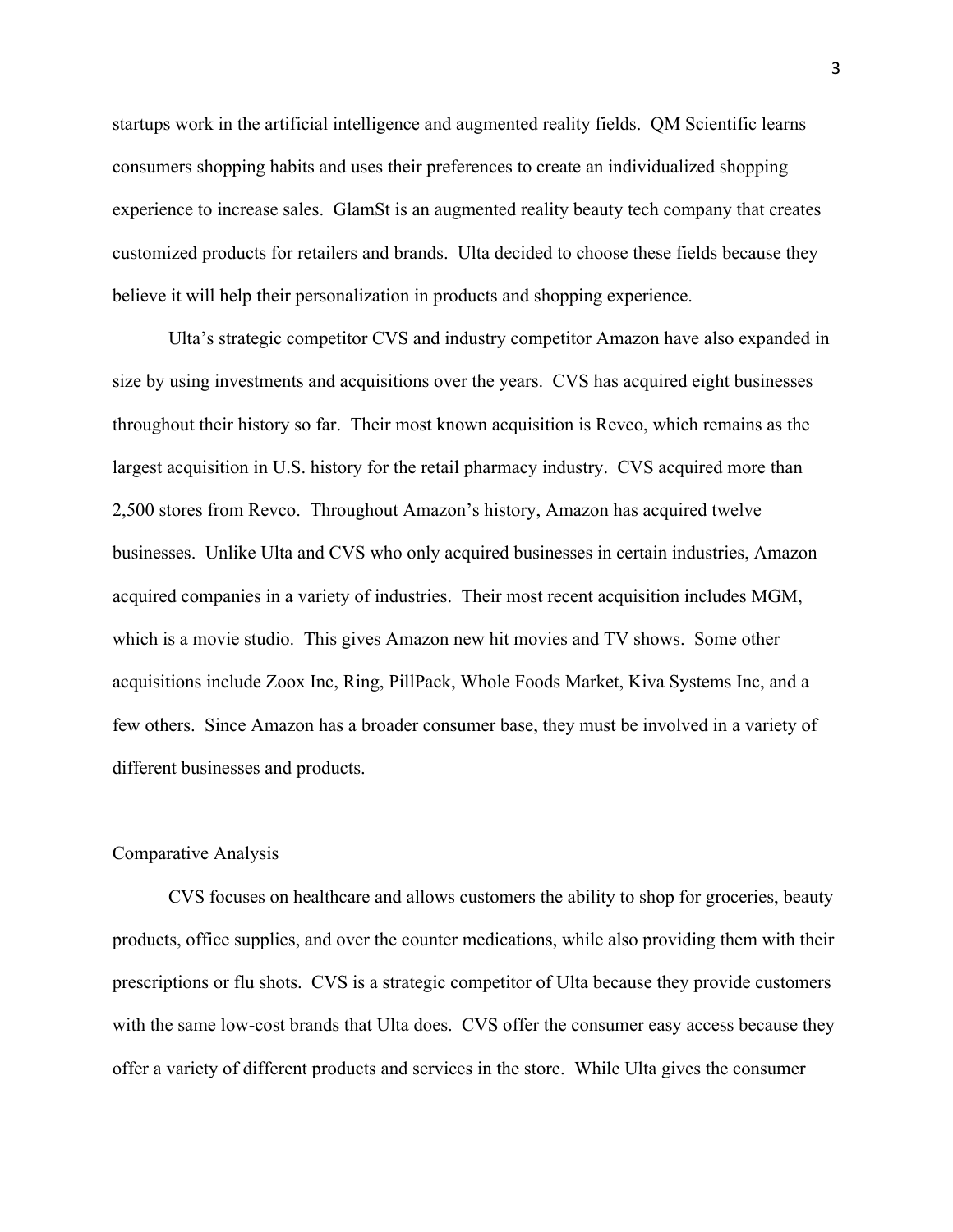more variety and can offer them more luxury products, CVS has quick, on the go items from affordable brands.

As presented in Table 1, CVS has 9,962 stores and 295,000 employees to fill those stores. Compared to Ulta with 1,296 stores with 37,000 employees. Like Ulta, CVS operates solely in the United States. Due to CVS's variety in products and services, they had sales of \$292.1 billion. This is far greater than Ulta who was operating with \$8.1 billion in sales. CVS also has greater earnings at \$7.9 billion and market capitalization at \$133.4 billion. Ulta receives \$0.9 billion in earnings and has \$20.2 billion in market capitalization. Ultimately, CVS is a larger and more profitable company than Ulta.

|                                            | <u>Ulta</u> | $CVS$   | Amazon    |
|--------------------------------------------|-------------|---------|-----------|
| <b>Total Revenue</b><br>(In USD Billions)  | \$8.1       | \$292.1 | \$469.8   |
| Earnings<br>(In USD Billions)              | \$0.9       | \$7.9   | \$33.4    |
| Market Capitalization<br>(In USD Billions) | \$20.2      | \$133.4 | \$1539.2  |
| Number of Employees                        | 37,000      | 295,000 | 1,300,000 |
| Number of Stores                           | 1,296       | 9,962   | 629       |
| Price to Earnings Ratio                    | 23.6        | 17.2    | 47.7      |
| Dividend Yield (%)                         |             | 2.0     |           |
| Payout Ratio (%)                           |             | 33.6    |           |

# **Table 1- Comparative Analysis**

**Financials are Trailing-Twelve Months as of 2021**

Source: Morningstar

Amazon is the industry benchmark company for beauty products. Amazon offers a multitude of different products, including beauty brands, that can be delivered directly to your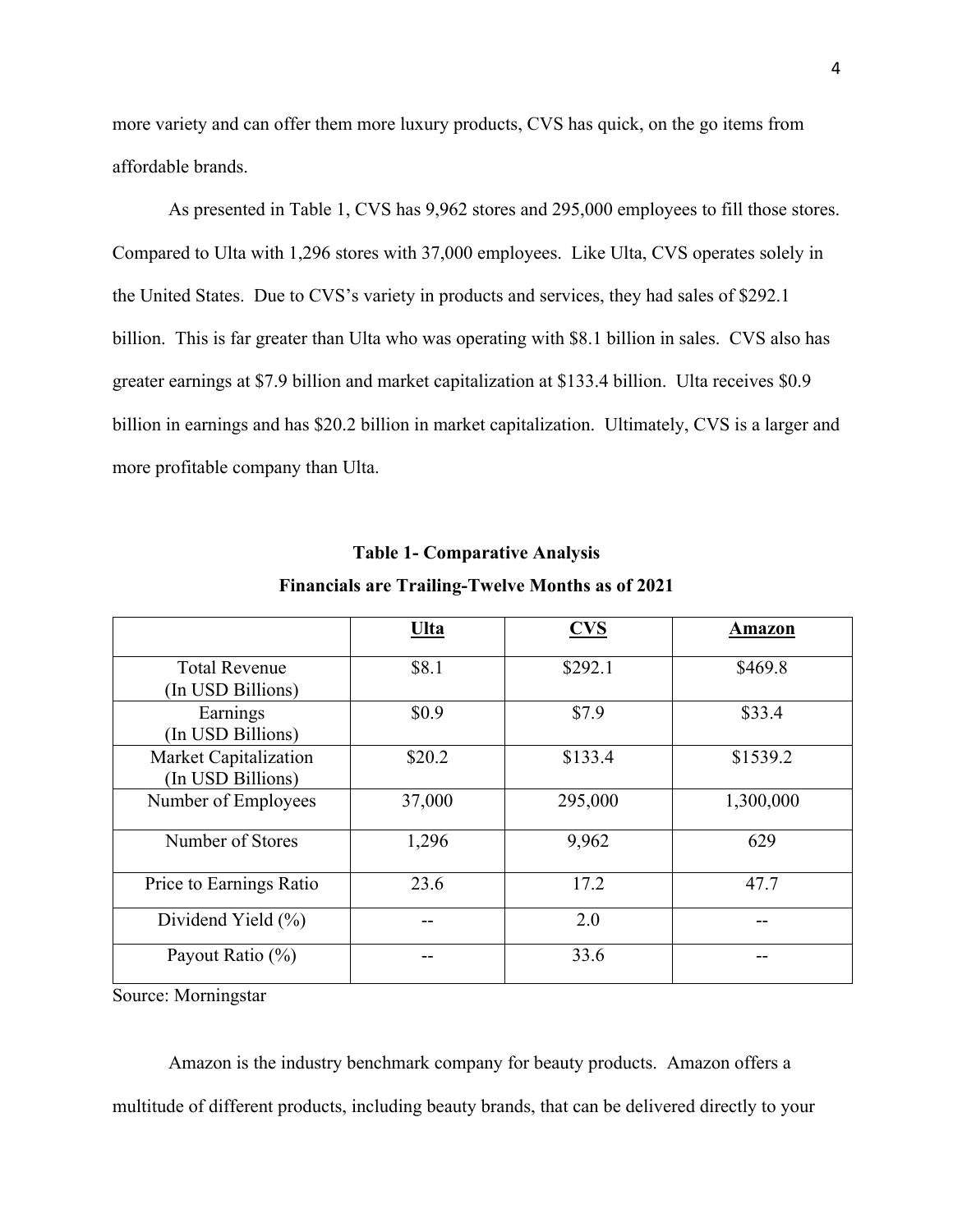house for low costs. While Amazon only has 629 stores, they dominate with their online shopping. They have 1,300,000 employees to fill the warehouses all over the United States. Amazon does ship internationally to over 100 different countries, but some products may not be offered for certain countries. They also operate in Canada, Italy, Germany, Spain, and the United Kingdom. Amazon generates \$469.8 billion in sales and has earnings at \$33.4 billion. They also have market capitalization at \$1539.2 billion. Amazon is a larger company than both Ulta and CVS. They offer so many more products and provide their services all over the world.

CVS is the only company that pays their investors a dividend, while both Ulta and Amazon choose not to offer a dividend. CVS has a 2% dividend yield, with a payout ratio of 33.6%. Amazon and Ulta may not be the most attractive companies for investors to invest in because they do not offer a dividend.

| <u>Ulta</u>     | <u>2019</u> | 2020  | <u>2021</u> |
|-----------------|-------------|-------|-------------|
| Earnings Growth | 18.61       | 7.2   | $-75.09$    |
| Sales Growth    | 14.14       | 10.15 | $-16.84$    |
| CVS             |             |       |             |
| Earnings Growth |             | 8.22  | 10.18       |
| Sales Growth    | 31.96       | 4.65  | 8.71        |
| <b>Amazon</b>   |             |       |             |
| Earnings Growth | 15.04       | 84.08 | 56.41       |
| Sales Growth    | 20.45       | 37.62 | 21.70       |

**Table 2 – Growth Analysis Earnings Growth and Sales Growth (Year over Year)**

Source: Morningstar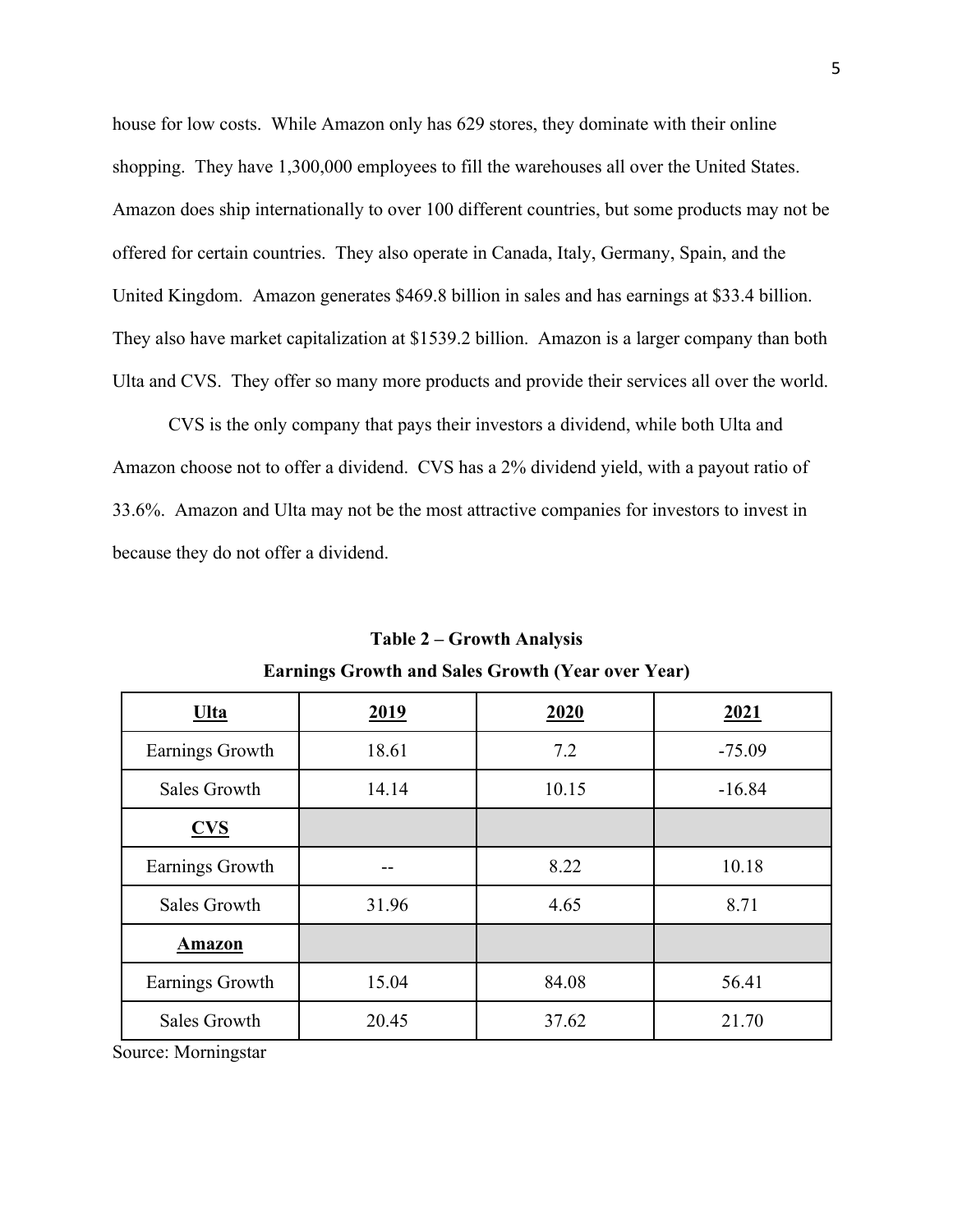Table 2 suggests that COVID had a significant influence on all three companies. Ulta really struggled during COVID and is trying to make a comeback. Both of Ulta's earnings growth and sales growth has dropped drastically over the past three years. Their earnings growth dropped more than half from 2019 to 2020 when COVID started. Then continued to drop to -75.09 throughout 2021. Ulta's sales growth also dropped to the negatives during 2021. CVS was able to maintain their earnings growth during COVID. However, their sales growth dropped during 2020, but they were able to recover for 2021. Amazon's earnings growth and sales growth was able to increase during 2020. Their earnings growth greatly increased during 2020 and was able to reach 84.08. Their 2021 growth is still greater than 2019, but it is starting to go back down to normal heights. Amazon really took advantage of COVID because people were able get everything that they needed delivered to their homes, when there were still government restrictions on stores being open. Table 2 suggests that Ulta is in the growth stage, whereas CVS and Amazon are in the mature stage. Amazon and CVS are larger companies overall and have a greater consumer base because of the variety of products and services they offer, so COVID did not have as negative of an impact on them compared to Ulta, who has more beauty specialized products and services.

## Corporate Strategy

Aside from Ulta's acquisitions in the tech world, Ulta partners with over 600 brands and sells over 25,000 different products from these brands. Ulta participates in related diversification with their multitude of offerings. While they remain in the beauty industry, they have broadened their scope to serve almost of every segment of the industry to increase their sales. Their offering of the inhouse salon is one of their greatest assets because its unique to their brand. The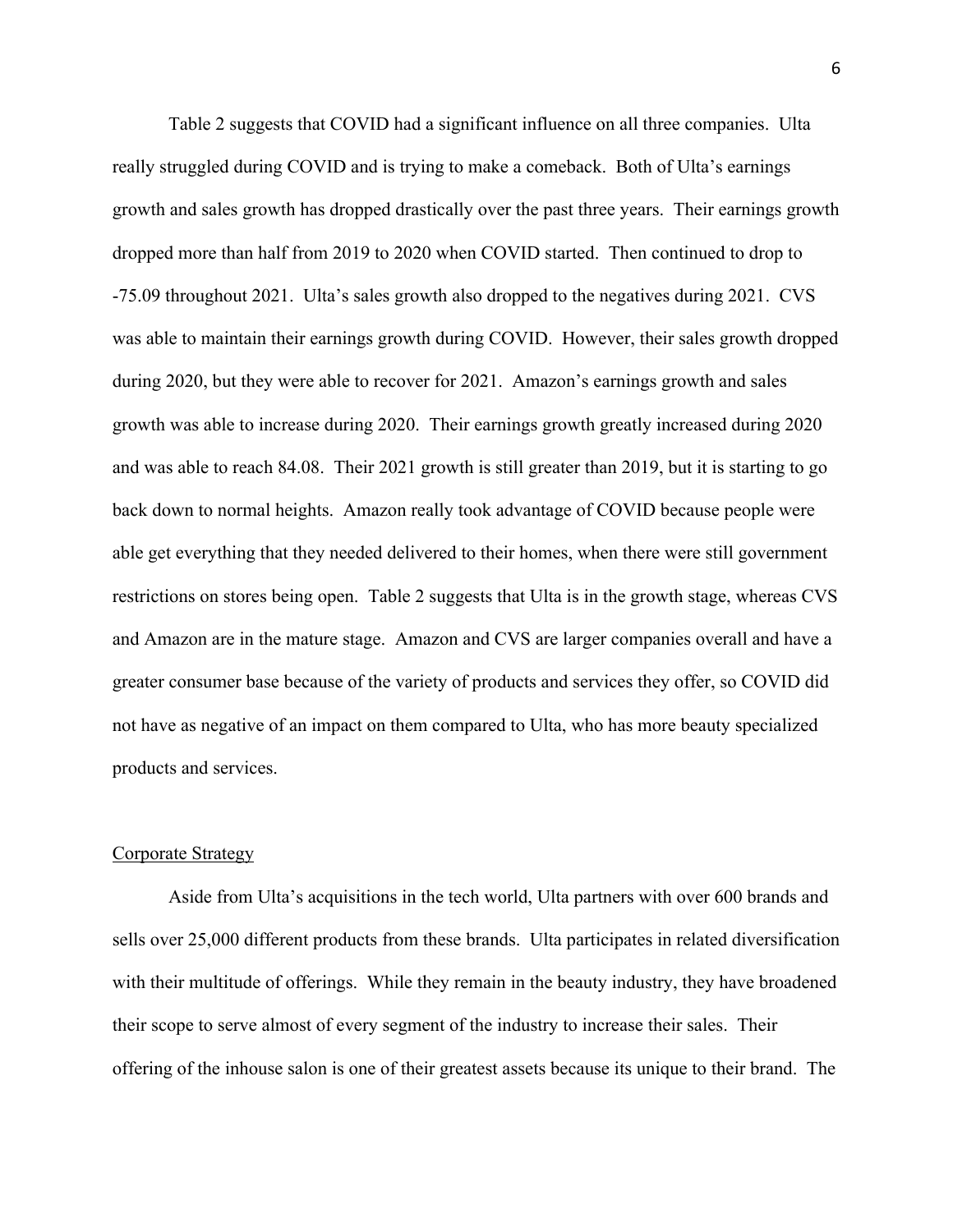salon increased sales for Ulta because it offers the customer the opportunity to browse either before or after their appointment. The customer can find the products that were used in the appointment in the store and related items. They also can be recommended products and be able to find them that day. The salon aspect is something that not many retailers have taken part in, but Ulta has taken advantage of this opportunity to serve this segment of beauty.

### Business Strategy:

Ulta uses a broad differentiation strategy. While they only serve the beauty market, Ulta serves many different segments within beauty. They offer products within skin care, hair care, cosmetics, fragrances, and salon services. Within those segments, Ulta offers a variety of products at every price level. The salon services are also unique to Ulta because it allows the client to try their hair and skin products before purchasing them. Ulta relies on their different products and brands to draw customers in with how unique they all seem, which allows them to apply premium pricing for some of their products.

## International Strategy:

Ulta planned to become an international company with the expansion of a few stores in Canada in 2022, but due to COVID, this plan is being postponed. They decided to spend this money improving their online shopping presence to improve their sales. While they may not have any international stores, they do make shipments to Canada. Ulta uses Borderfree to ship their products over the border to Canada. However, this does not mean that consumers can purchase every product, there are some products that cannot be shipped over the border and the consumer will have to purchase them when they visit the United States. Also, Borderfree does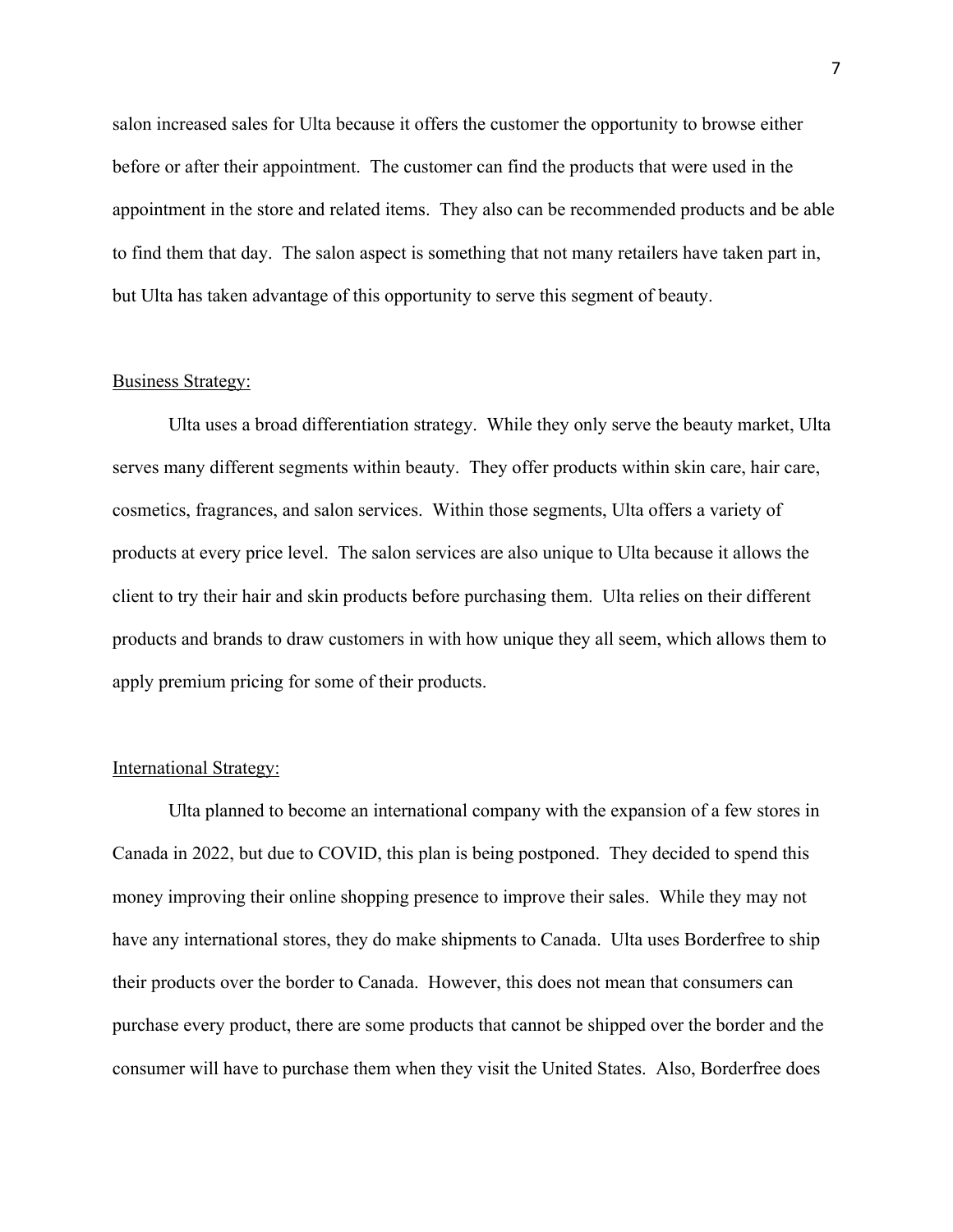not accept gift cards so those will also have to be spent in the United States. In the future, Ulta should be able to make a successful expansion into Canada, especially since people can now make online order from there, so Ulta has a slight presence there. Ulta is currently using global standardization strategy because the website offers basically the same shopping experience in both the United States and Canada. Ulta should continue this strategy when opening stores in Canada because the consumers are already familiar with them, so they do not want to make any drastic changes.

#### Cooperative Relationships/Strategic Alliances/Joint Ventures:

Recently, Ulta has partnered with two companies to create a strategic alliance. The first company is Target. Target is a top retail destination and offers a multitude of products. By partnering with Target, Ulta broadened their horizons and now receives the same consumer flow that Target receives daily. They started the partnership during Covid because they wanted to limit the exposure with one-stop shopping. The second company is IRI. IRI provides other companies with predictive analytic and forward-looking insights in order to grow their businesses. They help companies with their repository of purchase, media, social, and causal and loyalty data. Ulta is using their expertise to expand in the e-commerce world and gain better sales from it. They are going to provide more opportunities and innovations.

# Omnichannel Capability:

Ulta's omnichannel capability focuses on being able to provide a personalized experience for each shopper. They currently use SAS Customer Intelligence 360 as an engagement platform to incorporate all the marketing technological needs. Ulta uses the platform to monitor the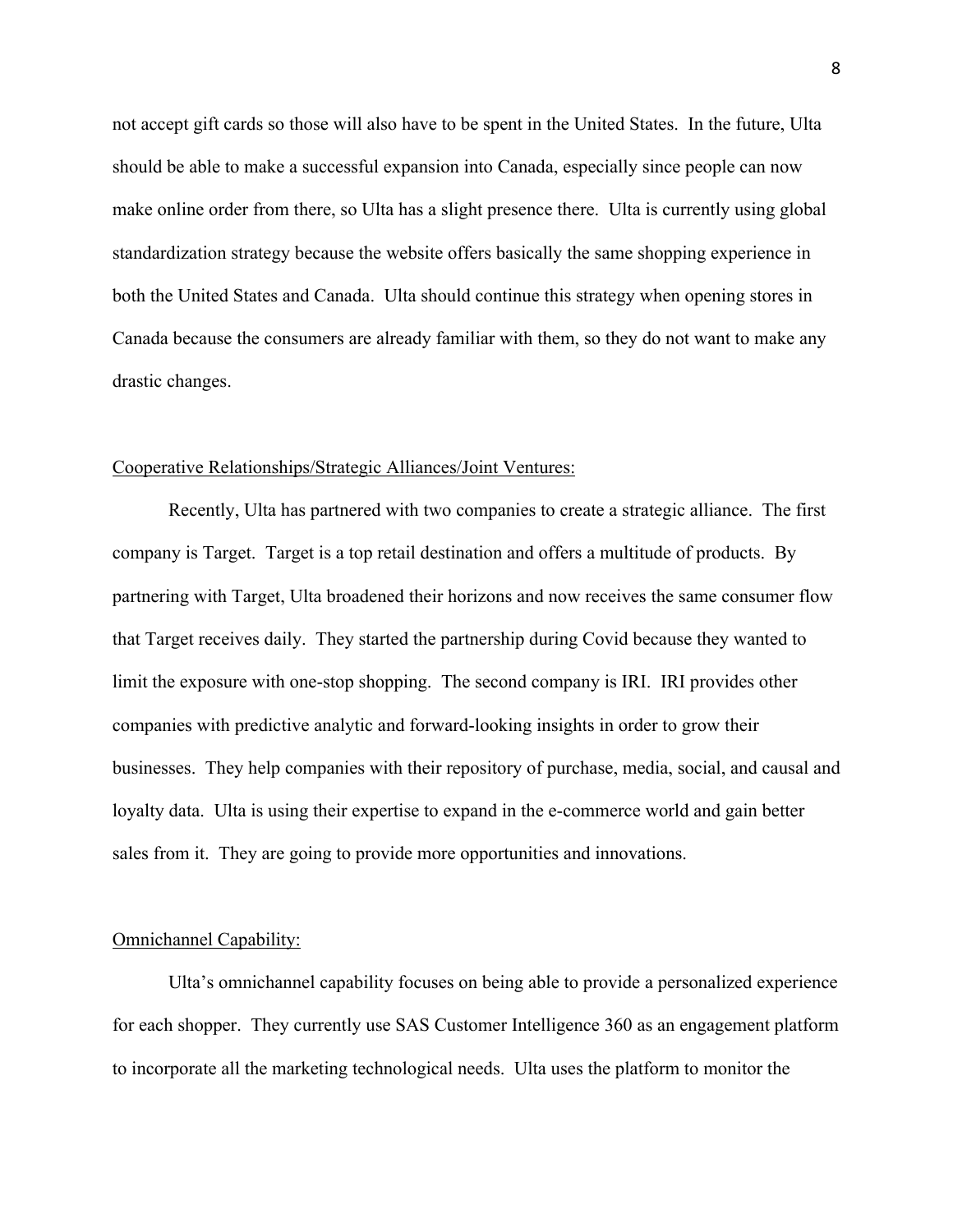customer engagement programs, such as credit, loyalty, customer insights, and surveys. Due to the help from SAS, Ulta has seen major improvements in their automation, participation, and retention. They can now use automation to help their creation and execution process. Ulta's new process helped them navigate Covid by still allowing customers find their favorite products on their easy-to-use website and tailors their experience to show their wants, needs, and values. They understand what each customer looks for and can now cater to specific consumers every time they use the website.

#### Analysis: Efficiency and Financial Health:

As seen in Table 3, Ulta's return on equity has recently dropped in 2021 to 9.01%. They had a high return on equity as Covid hit. Compared to Ulta, CVS consistently remains in the 10% range for their return on equity. In the past two years, Ulta's debt to equity ratio remained around the same and slightly dropped to 0.82 in 2021. However, CVS currently sits at 0.93. In the past three years, their return on equity continues to slightly drop. Ulta has a healthy current ratio even though it dropped in 2020. Their current ratio shows that Ulta has enough assets on hand to handle their debt. CVS has a lower current ratio than what seems as healthy because it shows that there are not enough current assets on hand to meet their short-term obligations. Ulta has a generally low inventory turnover rate, since the ideal rate occurs between 5-10, meaning the company sells and restocks product every month or so. CVS has an inventory turnover rate higher than the ideal rate, so they are selling and restocking their products quite frequently. Both Ulta and CVS have a high A/R turnover rate, meaning that they are efficient with their collection processes. During 2019 and 2020, Ulta was extremely high with their A/R turnover rates. CVS has remained consistent with all their ratios, meaning that they are a mature company and in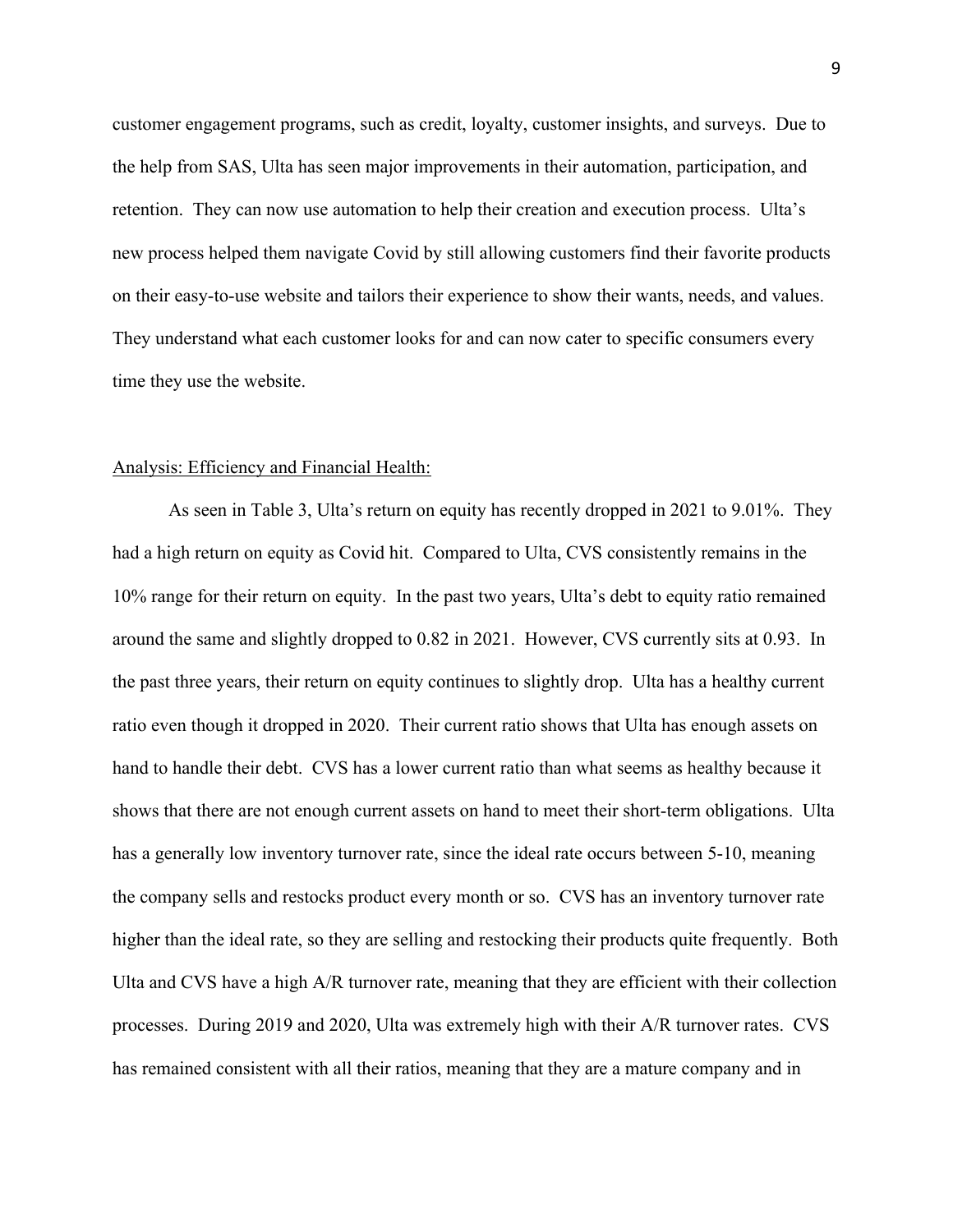comparison, their inventory turnover creates an advantage for them in concern to Ulta. When Ulta had a higher A/R turnover in 2019 and 2020, their return on equity was high and doing well.

| $\frac{1}{2}$ can allocated for the $\frac{1}{2}$ $\frac{1}{2}$ $\frac{1}{2}$ $\frac{1}{2}$ $\frac{1}{2}$ $\frac{1}{2}$ $\frac{1}{2}$ $\frac{1}{2}$ |       |       |       |  |  |
|-----------------------------------------------------------------------------------------------------------------------------------------------------|-------|-------|-------|--|--|
|                                                                                                                                                     | 2019  | 2020  | 2021  |  |  |
| <b>Ulta</b>                                                                                                                                         |       |       |       |  |  |
| Return on Equity                                                                                                                                    | 36.64 | 37.93 | 9.01  |  |  |
| <b>Inventory Turnover</b>                                                                                                                           | 3.73  | 3.76  | 3.41  |  |  |
| A/R Turnover                                                                                                                                        | 56.95 | 53.71 | 37.01 |  |  |
| Debt/Equity Ratio                                                                                                                                   | --    | 0.89  | 0.82  |  |  |
| <b>Current Ratio</b>                                                                                                                                | 2.32  | 1.81  | 1.87  |  |  |
| <b>CVS</b>                                                                                                                                          |       |       |       |  |  |
| Return on Equity                                                                                                                                    | 10.87 | 10.78 | 10.95 |  |  |
| <b>Inventory Turnover</b>                                                                                                                           | 12.44 | 12.2  | 13.24 |  |  |
| A/R Turnover                                                                                                                                        | 37.73 | 38.89 | 38.86 |  |  |
| Debt/Equity Ratio                                                                                                                                   | 1.31  | 1.12  | 0.93  |  |  |
| <b>Current Ratio</b>                                                                                                                                | 0.94  | 0.91  | 0.89  |  |  |

**Table 3- Internal Financial Comparison Strategic Group**

Year-to-year amounts for the 2019-2021 period

Source: Morningstar

As seen in Table 4, Amazon flourished during Covid because of their strong online customer base. Ulta's return on equity does not compare to Amazon's at 28.81. Ulta struggles with their inventory turnover, while Amazon remains higher than the average at 14.3. Ulta appears stronger than Amazon with their A/R turnover, but Amazon consistently collects their profits. Both companies have similar debt to equity ratios, but Ulta possess more assets on hand to pay their expenses. Over the past three years, Amazon carries a consistency that Ulta does not possess. Comparing 2019 to 2021, all Ulta's internal financials have dropped, while all of Amazon's internal financials have raised besides their debt-to-equity ratio.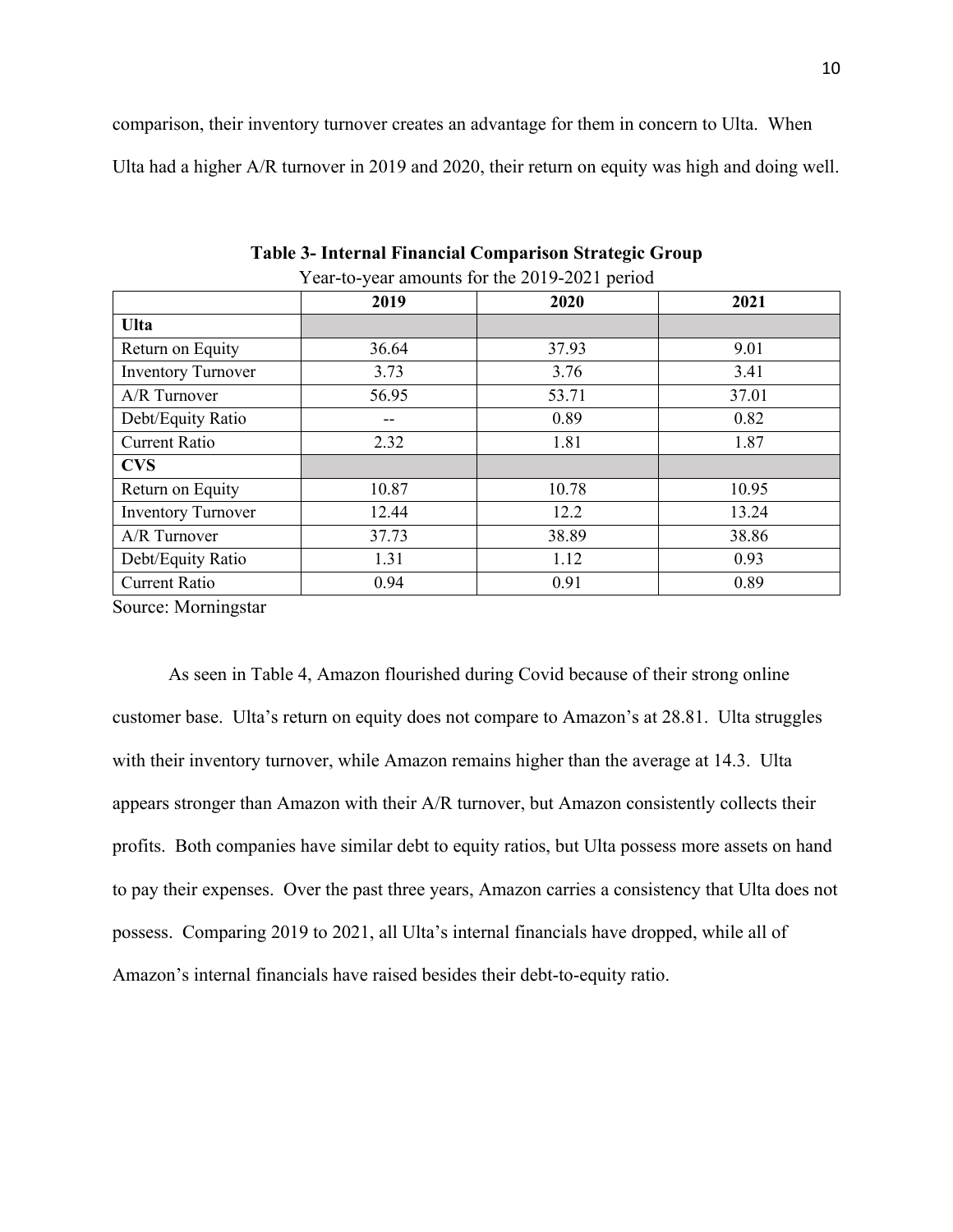|                           | 2019  | 2020  | 2021  |  |
|---------------------------|-------|-------|-------|--|
| <b>Ulta</b>               |       |       |       |  |
| Return on Equity          | 36.64 | 37.93 | 9.01  |  |
| <b>Inventory Turnover</b> | 3.73  | 3.76  | 3.41  |  |
| A/R Turnover              | 56.95 | 53.71 | 37.01 |  |
| Debt/Equity Ratio         | --    | 0.89  | 0.82  |  |
| <b>Current Ratio</b>      | 2.32  | 1.81  | 1.87  |  |
| Amazon                    |       |       |       |  |
| Return on Equity          | 21.95 | 27.44 | 28.81 |  |
| <b>Inventory Turnover</b> | 12.83 | 15.11 | 14.3  |  |
| A/R Turnover              | 14.96 | 17.02 | 16.36 |  |
| Debt/Equity Ratio         | 1.02  | 0.90  | 0.84  |  |
| <b>Current Ratio</b>      | 1.09  | 1.05  | 1.14  |  |

# **Table 4 - Internal Financial Comparison Industry Benchmark**

Year-to-year amounts for the 2019-2021 period

Source: Morningstar

## Strengths and Weaknesses:

Ulta offers 25,000 different products from over 600 established or establishing beauty brands. They offer luxury brands, as well as some affordable brands. CVS does not offer the luxury brands; they only offer the affordable brands. While Amazon, does offer some of these luxurious products, they do not offer the same in store experience that Ulta offers. Ulta competes with both companies because they offer the affordable products like CVS, and they occupy an online presence like Amazon.

## External Competitive Analysis/Economic Moat:

Ulta has a narrow moat rating. This is due to their strength of its intangible brand asset. They are the largest beauty retailer in the U.S. and have a strong consumer loyalty. Ulta carries most of the major brands in each beauty segment and offers more products than any other U.S. retailer. While Ulta originally named as a discounted retailer when first opening, they now offer premium products with their discounted products. Ulta also thrives in crowded marketplaces,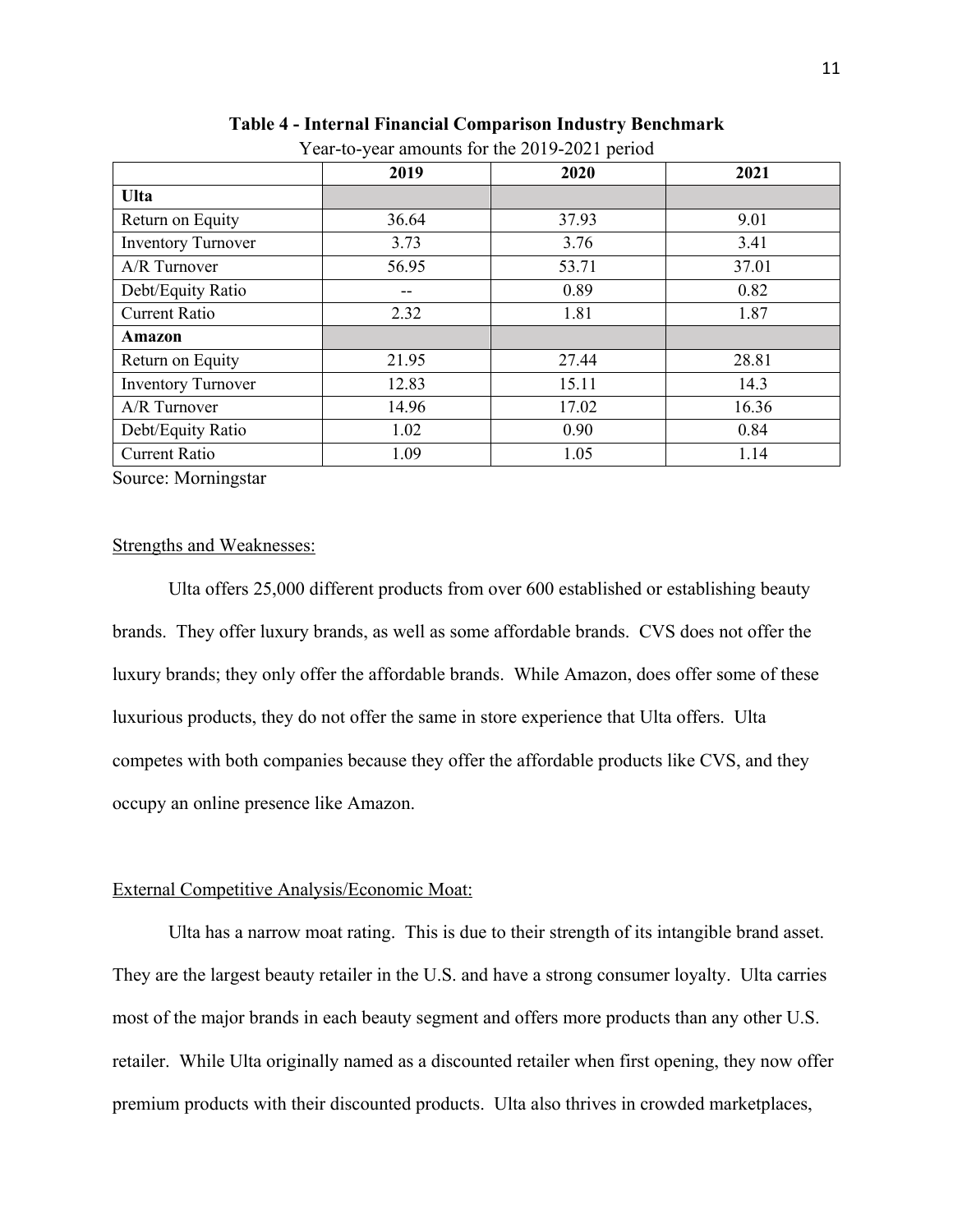which is where most of the stores are located, in suburban power center locations. They do face competition from other businesses in the shopping centers and other online venues that are both rapidly growing, however, Ulta performs well regardless of its competitors due to their strong selection of merchandise and services. Ulta's ability to have both prestigious and new products in stock, make them a very difficult company for smaller businesses to compete with. Ulta also has an increasing brand value due to their ever-growing relationship with prestigious brands. Ulta carries most of the most popular premium products in skin care, make up, and haircare. Ulta's loyalty program is another important competitive advantage. They have over 37 million members of their Ultimate Rewards, which means roughly 25% of women in America are members of Ulta. The reward program is used to promote consumer engagement and the brand's strength. Ulta's physical size is an important factor when looking at their competitors because currently, they are unmatched in size. Ulta has 1,296 stores and most are over 10,000 square feet. This allows them to carry over 500 different brands and have always more then 25,000 products in stock. No other beauty retailer can hold that much merchandise because their size is not equipped to handle it. Ulta's salon services add to their brand value as well because their clients visit the store twice as often as a regular customer and typically spend three times as much. Ulta carries a narrow moat rating due to its brand intangible asset.

CVS also carries a narrow moat rating due to their scale-related cost advantages. CVS can benefit from local scale advantages in certain metropolitan areas because of the fragmented health insurance market. In communities where CVS holds a substantial portion of the market share, they can offer lower costs and more benefits. Companies in the surrounding area will be incentivized to join and offer CVS' insurance to gain access to their growing memberships. These create high barriers to entry because new entries do not have the membership to back up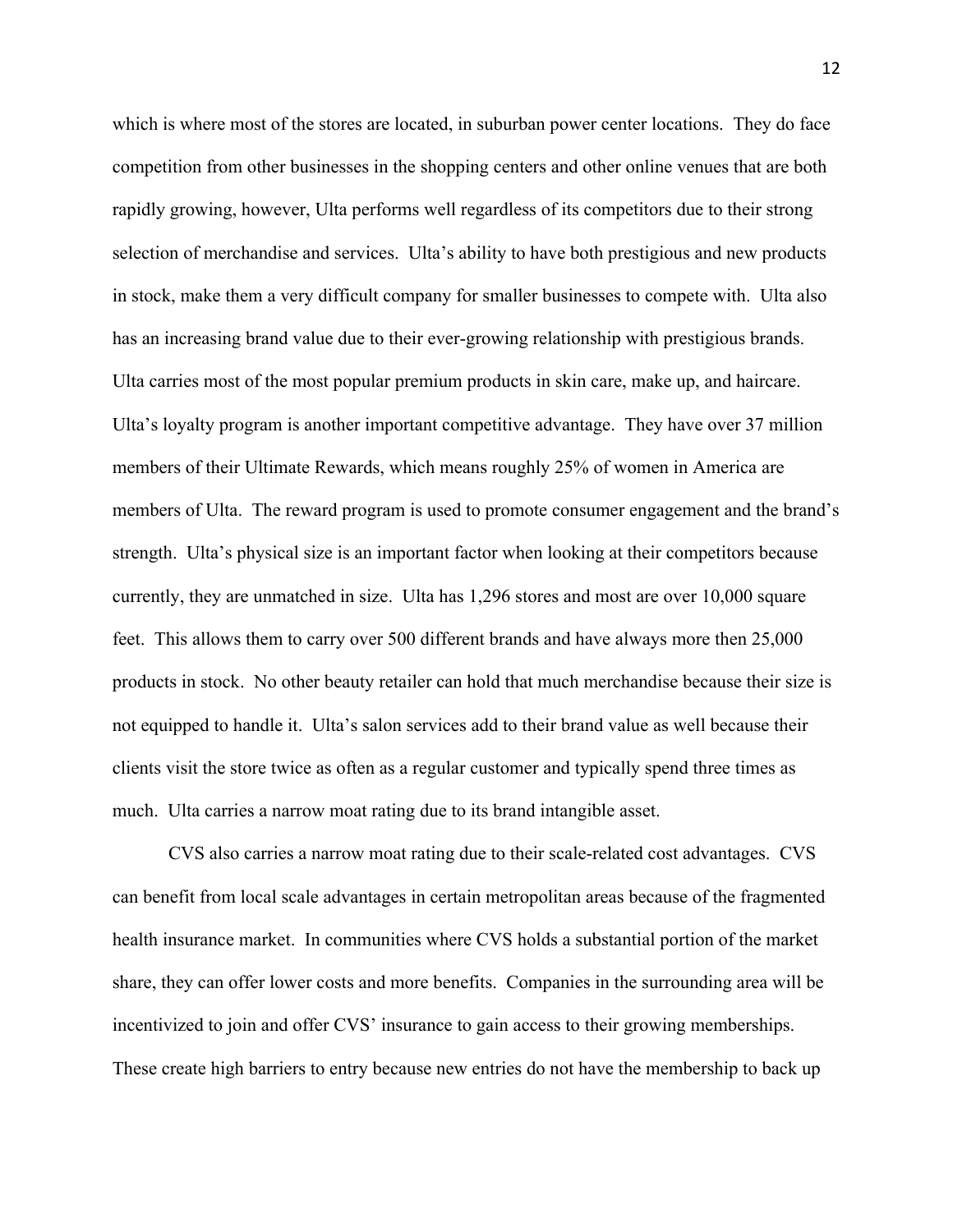their entry. CVS' Caremark segment provides a competitive advantage due to its cost advantages and mild switching costs. Their Caremark segment provides PBM services and is one of the top three prescription providers in America. The purchasing power for all their prescriptions, offers discounts and provides value to consumers. CVS' moat standing has the potential to change whenever the U.S. makes changes to their healthcare system.

### Asses and Project:

Ulta is an extremely competitive market and consistently faces challenges. There are over 70,000 stores that sell beauty products in the U.S. and some of the competitors have many more stores than Ulta, such as CVS. Majority of Ulta's sale come from their physical locations. Many consumers are starting to prefer shopping online because they can buy everything with the click of a button without even having to leave their home. This opens Ulta up to new competition, such as Amazon. Due to their industry, Ulta is highly exposed to the health of the cosmetic market and consumer spending. This market consists of items that are not necessary to everyday life, but more so desires. There have also been fewer makeup introductions over the past few years and there has been a decline in innovation.

Regardless of their challenges in the industry, in the next 1-2 years, Ulta should be able to fully recover from Covid. Ulta continues to partner with popular and successful brands. People love the variety they offer and finding new products they had not heard of before. They are also continuing to improve their omnichannel to increase their sales in the long run. Their partnership with Target should also improve, due to the benefits on both sides and Ulta should be opening in more Targets. Despite the high risks in their industry, Ulta has placed themselves in a position to remain successful in the future.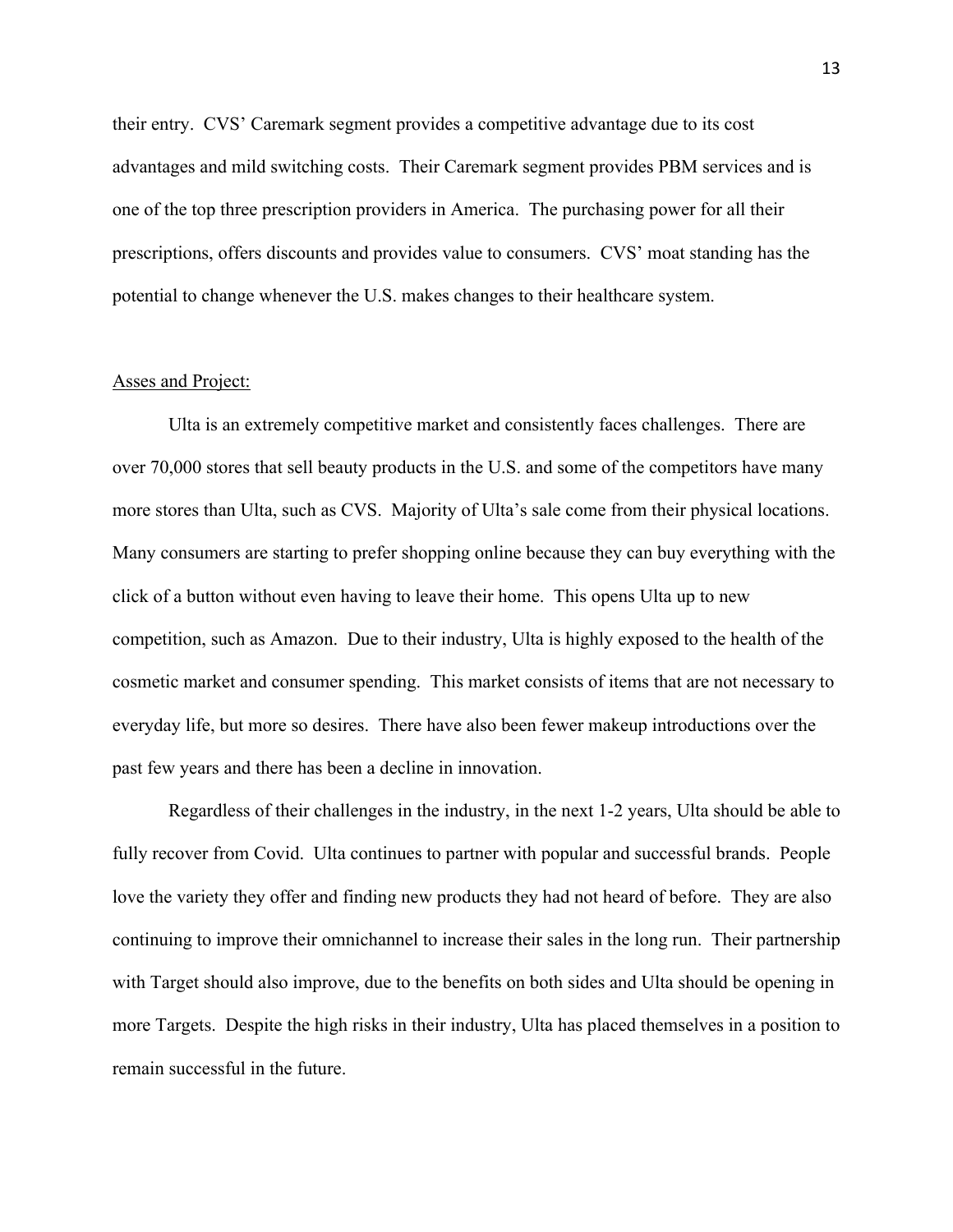# Recommendations:

There are a few areas that Ulta should invest in for their company in the future. The first being their online presence. The world of shopping is moving online, and stores are receiving less foot traffic as the years go on. Ulta must invest more into their website and social media presence. This will add more publicity and more consumers. Another aspect to invest in is their salon services. As shopping moves more online, their salon services offer them the unique advantage of having people enter their physical stores. Ulta could offer special deals with their salon services to get people in their store to browse. Lastly, Ulta should invest more in their international position. They should start with a few stores in Canada, as they already have a slight online presence there. If all goes well in Canada, they can consider opening stores in other countries. There are many ways that Ulta can improve their already highly successful company.

# References

"Investor Relations." *Ulta Beauty, Inc.*, 24 Feb. 2022, https://www.ulta.com/investor.

"Our Story." *Ulta Beauty, Inc.,* https://www.ulta.com/company/about-us/our-story/

"A Bullseye View. behind the Scenes at Target." *Target Corporate*, https://corporate.target.com/press/releases/2021/07/Target-and-Ulta-Beauty-Announce-Brands-and-First-L.

Mike Troy Editorial Director. "Covid-19 Has Ugly Impact on Ulta Beauty." *Retail Leader*, 6 Dec. 2021, https://retailleader.com/covid-19-has-ugly-impact-ulta-beauty.

Swartz, David. "Morningstar, Inc." *Morningstar*, https://www.morningstar.com/stocks/xnas/ulta/quote.

- Julie Utterback, CFA. "Morningstar, Inc." *Morningstar*, https://www.morningstar.com/stocks/xnys/cvs/quote.
- Dan Romanoff, CPA. "Morningstar, Inc." *Morningstar*, https://www.morningstar.com/stocks/xnas/amzn/quote.
- "Ulta Makes 2 Acquisitions and 2 Investments in Tech." *BeautyMatter*, 10 Apr. 2022, https://beautymatter.com/articles/ulta-makes-2-acquisitions-and-2-investments-in-tech.
- "Our History." *CVS Health*, https://www.cvshealth.com/about-cvs-health/our-purpose/ourhistory.